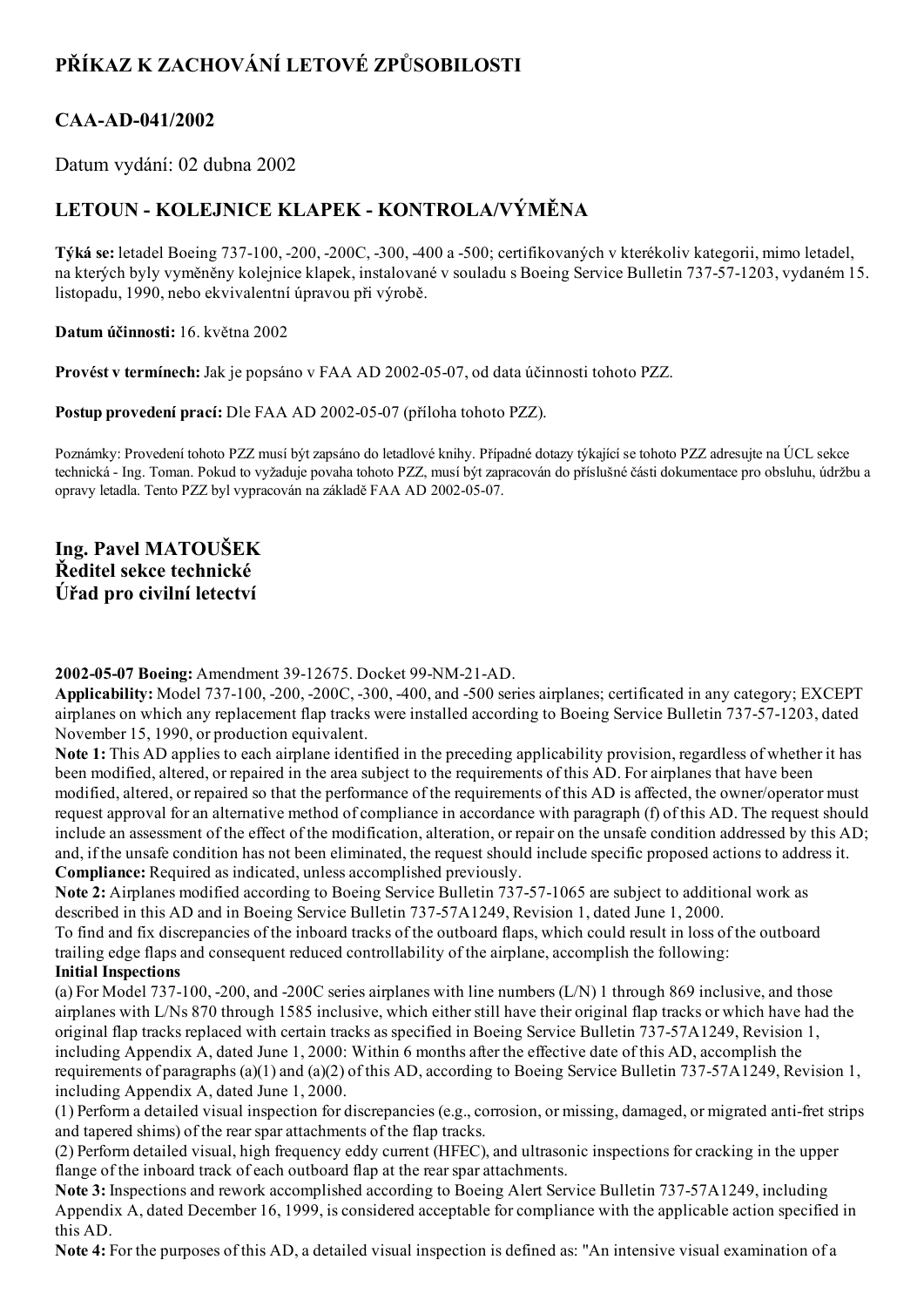specific structural area, system, installation, or assembly to detect damage, failure, or irregularity. Available lighting is normally supplemented with a direct source of good lighting at intensity deemed appropriate by the inspector. Inspection aids such as mirror, magnifying lenses, etc., may be used. Surface cleaning and elaborate access procedures may be required."

### Repetitive Inspections

(b) For airplanes subject to paragraph (a) of this AD: If no discrepancy is found during any inspection required by paragraph (a) of this AD, thereafter, repeat the inspections specified in paragraph (a) of this AD at intervals not to exceed 9 months, until the actions required by paragraph (c) of this AD have been accomplished.

### Rework

(c) For airplanes subject to paragraph (a) of this AD: At the applicable time specified in paragraph  $(c)(1)$  or  $(c)(2)$  of this AD, accomplish rework of the flap track assembly and aft flap track attachments (including removal of the flap track; a detailed visual inspection for a missing, damaged, or migrated anti-fret strip and tapered shim of the rear spar attachments of the flap track; replacement of the anti-fret strip with a new aluminum anti-fret strip (or installation of an aluminum strip if no strip is installed), as applicable; replacement of the tapered shim with a new shim (or installation of a shim if no shim is installed); eddy current and ultrasonic inspections for fatigue cracking of the flap tracks; a detailed visual inspection for corrosion of the flap tracks; and rework of attachment holes), including replacement of the flap tracks, as applicable, by accomplishing all actions specified in Part II of the Accomplishment Instructions of Boeing Service Bulletin 73757A1249, Revision 1, including Appendix A, dated June 1, 2000. Do these actions according to that service bulletin, except as provided by paragraph (e) of this AD. Accomplishment of the actions required by this paragraph constitutes terminating action for the repetitive inspections required by paragraph (b) of this AD. (1) If no discrepancy is found during any inspection required by paragraph (a) or (b) of this AD: Do the rework within 24 months after the effective date of this AD.

(2) If any discrepancy is found during any inspection required by paragraph (a) or (b) of this AD: Do the rework prior to further flight.

### Repetitive Inspections

(d) For all airplanes: At the applicable time specified in paragraph  $(d)(1)$  or  $(d)(2)$  of this AD, and thereafter at least every 24 months, perform detailed visual, HFEC, and ultrasonic inspections for cracking in the upper flange of the inboard track of each outboard flap at the rearspar attachments according to Part I of the Accomplishment Instructions of Boeing Service Bulletin 737

57A1249, Revision 1, including Appendix A, dated June 1, 2000.

(1) For airplanes subject to paragraph (c) of this AD, do the inspections within 10 years after accomplishment of the rework according to paragraph (c) of this AD.

(2) For airplanes other than those identified in paragraph (d)(1) of this AD, do the inspections within 10 years since the airplane's date of manufacture, or within 6 months after the effective date of this AD, whichever occurs later.

#### Repair Instructions and Exception to Procedures in Service Information

(e) If any discrepancy is found during any action required by paragraphs (a), (b), or (c) of this AD, and the service bulletin specifies to contact Boeing for appropriate action; OR if any discrepancy is found during inspections according to paragraph (d) of this AD: Prior to further flight, repair according to a method approved by the Manager, Seattle Aircraft Certification Office (ACO), FAA; or according to data meeting the type certification basis of the airplane approved by a Boeing Company Designated Engineering Representative (DER) who has been authorized by the Manager, Seattle ACO, to make such findings. For a repair method to be approved by the Manager, Seattle ACO, as required by this paragraph, the approval letter must specifically reference this AD.

#### Alternative Methods of Compliance

(f) An alternative method of compliance or adjustment of the compliance time that provides an acceptable level ofsafety may be used if approved by the Manager, Seattle ACO. Operators shall submit their requests through an appropriate FAA Principal Maintenance Inspector, who may add comments and then send it to the Manager, Seattle ACO.

Note 5: Information concerning the existence of approved alternative methods of compliance with this AD, if any, may be obtained from the Seattle ACO.

### Special Flight Permits

(g) Special flight permits may be issued in accordance with sections 21.197 and 21.199 of the Federal Aviation Regulations (14 CFR 21.197 and 21.199) to operate the airplane to a location where the requirements of this AD can be accomplished.

### Incorporation by Reference

(h) Except as provided by paragraph (e) of this AD, the actions shall be done in accordance with Boeing Service Bulletin 737-57A1249, Revision 1, including Appendix A, dated June 1, 2000. This incorporation by reference was approved by the Director of the Federal Register in accordance with 5 U.S.C. 552(a) and 1 CFR part 51. Copies may be obtained from Boeing Commercial Airplane Group, P.O. Box 3707, Seattle, Washington 98124-2207. Copies may be inspected at the FAA, Transport Airplane Directorate, 1601 Lind Avenue, SW., Renton, Washington; or at the Office of the Federal Register, 800 North Capitol Street, NW., suite 700, Washington, DC.

### Effective Date

(i) This amendment becomes effective on April 22, 2002.